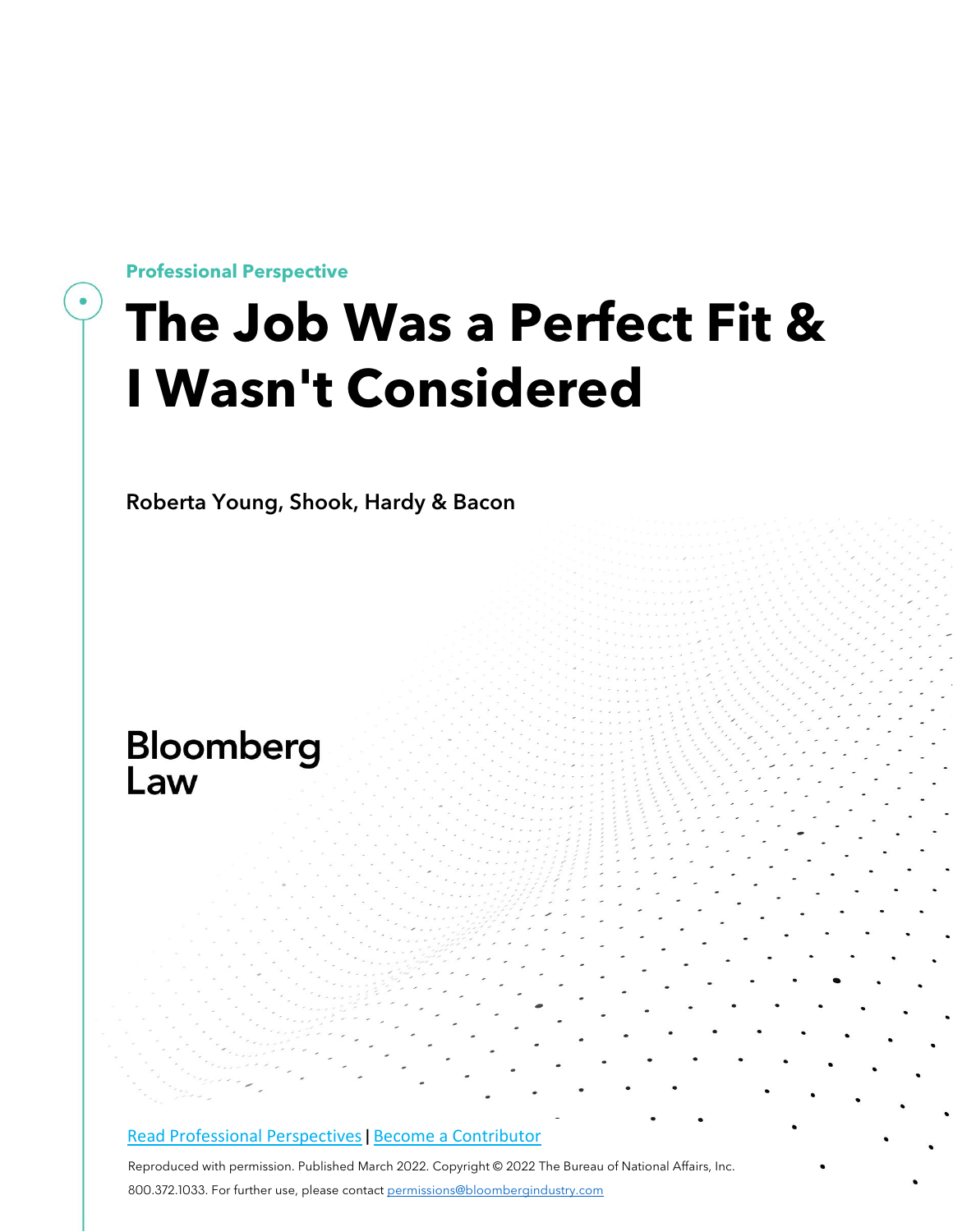### **The Job Was a Perfect Fit & I Wasn't Considered**

#### *Contributed by [Roberta Young,](https://www.shb.com/professionals/y/young-roberta) Shook, Hardy & Bacon*

Early in my career, I was an experienced program manager and systems engineer at a major defense contractor. After several years, I was ready for a job change. In preparation, I hired a career coach to help update my resume, coach me on interview skills, and research companies.

We found a job posting that was a perfect fit for me—exact technical expertise, years of experience, and size of projects and budgets. I confidently submitted the polished resume. I knew the waiting would be difficult, but I also knew how rare the requested skills and security clearances were.

A day went by, then another, and soon the week was gone. I checked the job again and was surprised to see the posting was repeated, along with the new phrase, "Urgent Need." I called my coach and asked for her advice. I will never forget what she suggested, "I want you to make one change to your resume, and only that change. I hoped it wouldn't be necessary, but it appears it is." I made the change and resubmitted. A few hours later, I had a call for an interview, and within a week, I had the job.

My coach's advice wasn't a resume secret, and looking back, I see the wisdom in it. What was that advice? Simple, but so hard to hear: "Take your name off your resume and list only your initials and last name." Roberta Young didn't look like a seasoned program manager and systems engineer, but R.A. Young sure did. The recruiter gave it away in the initial call asking me to interview: "I didn't expect you to be a woman." My response: "I hope that's not a deal breaker." I never forgot that lesson as I tackled my dream of becoming a patent attorney, but I certainly hoped that things would change.

Unfortunately, however, things have not changed. I've faced similar situations as an attorney. With frustration and disappointment, I still wonder why, despite all of the aspirational goals, carefully worded mission statements, conferences, and initiatives, there is little improvement in equality for women and minorities in law firms.

How do we "move the needle" and become aware of how unconscious or conscious bias is blocking sufficient hiring and retention of women and diverse candidates?

#### **Filter Out Gender & Ethnicity**

My career coach made a good point—we make assumptions about someone upon reading or hearing their name. With the rise of social media, it's harder to use only initials, but it can still be done. Firms and companies can use hiring intake software to assign applicants numbers in place of names, before resumes are routed to hiring managers or partners. Other potential identifying associations, avocations, or organizations could also be removed.

If a firm takes the initial impression a name makes off the table, it will no longer be clouded with bias, but instead focused on filling the needs of the company. The goal is to have the applicant's skills take center stage with no preconceived ideas interfering with the assessment. Recruiters may only review a candidate's application for a few seconds, so that first impression is more crucial than ever.

#### **Apply Identical Assessments**

I recently joined a new firm and am thrilled to see a diverse group of attorneys, including more women—especially in patent law—than I've ever worked with. Beginning with the hiring process, I experienced the difference. I was given an assessment test and one hour to complete it. That test guided our discussion in the initial interview and led to a more in-depth and genuine discussion of approaches to patent application drafting and prosecution than I experienced in other interviews. For the first time, I knew every candidate was given the same test and asked the same types of questions. Sadly, that has not been the case with other interviews.

#### **Use Metrics**

All too often a firm's DEI mission statement sounds great but doesn't really describe what success is, in terms of numbers. Only by tracking and measuring will enough data be gathered to see if the measures taken are increasing the number of women and other diverse candidates being interviewed and hired.